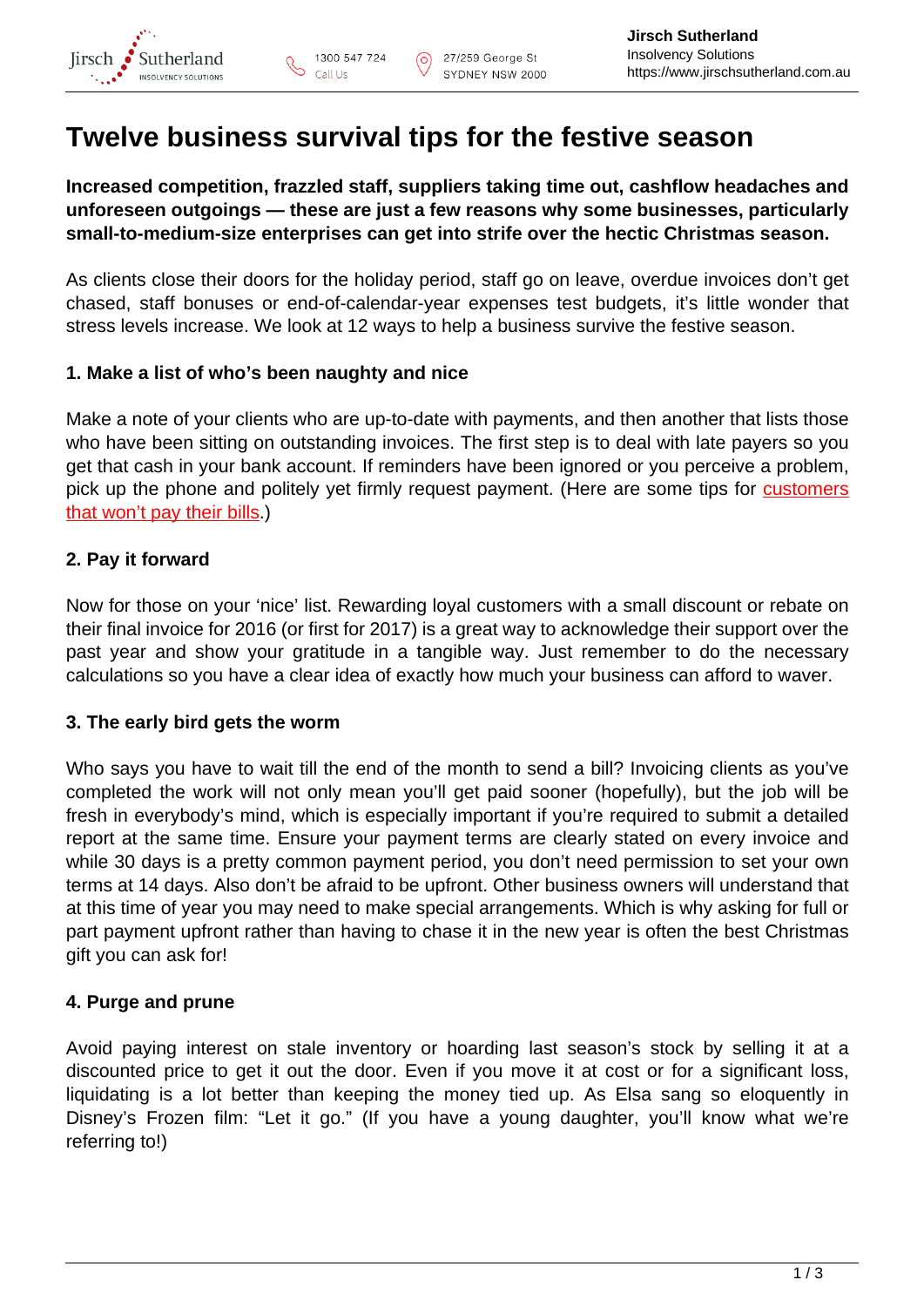

ര

### **5. Follow the path of least resistance**

If most of your clients are shutting shop for a week or two, it might be more financially viable for you to follow suit and do the same. After all, there's no point incurring the costs required to keep your business operating if you only have a few tyre kickers over the Christmas period. Maintaining a skeleton staff or shutting down completely for a week or so can help reduce running costs, as well as keep staff annual leave entitlements under control. After all, you're only ever a phone call or email away.

# **6. Tighten your belt**

There's been plenty of recent research showing that consumers are watching their pennies this year. The annual Christmas Spending Survey conducted by **Homeloans.com.au** revealed that almost a third of respondents want to reduce their debt in 2017, another third want to save more money, while a quarter want to manage their money better by controlling how much they spend. If your goal is to reduce your business debt next year, then start by checking interest rates and renegotiating the terms on older debt.

## **7. Tax doesn't take a break**

Benjamin Franklin's savvy assertion "that nothing is certain, except death and taxes" certainly rings true during a hectic holiday season peppered with public and staff holidays. While most of us are winding down and getting ready to clock off for a few days, regular payments like GST and superannuation can be easily forgotten. Highlight the due dates in your calendar (schedule reminders on your phone if you have to), set aside adequate funds in a separate account, and don't be tempted to use this money to compensate for a fall in cashflow.

# **8. Keep some cash "in case"**

Don't expect Santa to put some cash in your stocking, but perhaps consider (maybe for future Christmas periods) putting some cash reserves in a separate account. It could be the Kris Kringle gift you give yourself that saves your sanity.

#### **9. Recharge the batteries**

Burning out isn't going to help your business, nor are the employees who are running on empty. Scheduling a bit of downtime in your final week of work (or for those who are working over the holiday period) can do wonders for staff and it doesn't have to cost much or take up a lot of time. Why not let phones go through to Messagebank and head to the local park for a picnic or quick game of cricket? If leaving the office unattended isn't possible, why don't you treat everyone to an in-house massage?

#### **10. Schedule your social media**

Just because you're taking a break from work doesn't mean your online presence has to suffer. It takes a lot of effort to maintain social media momentum, and creating an online